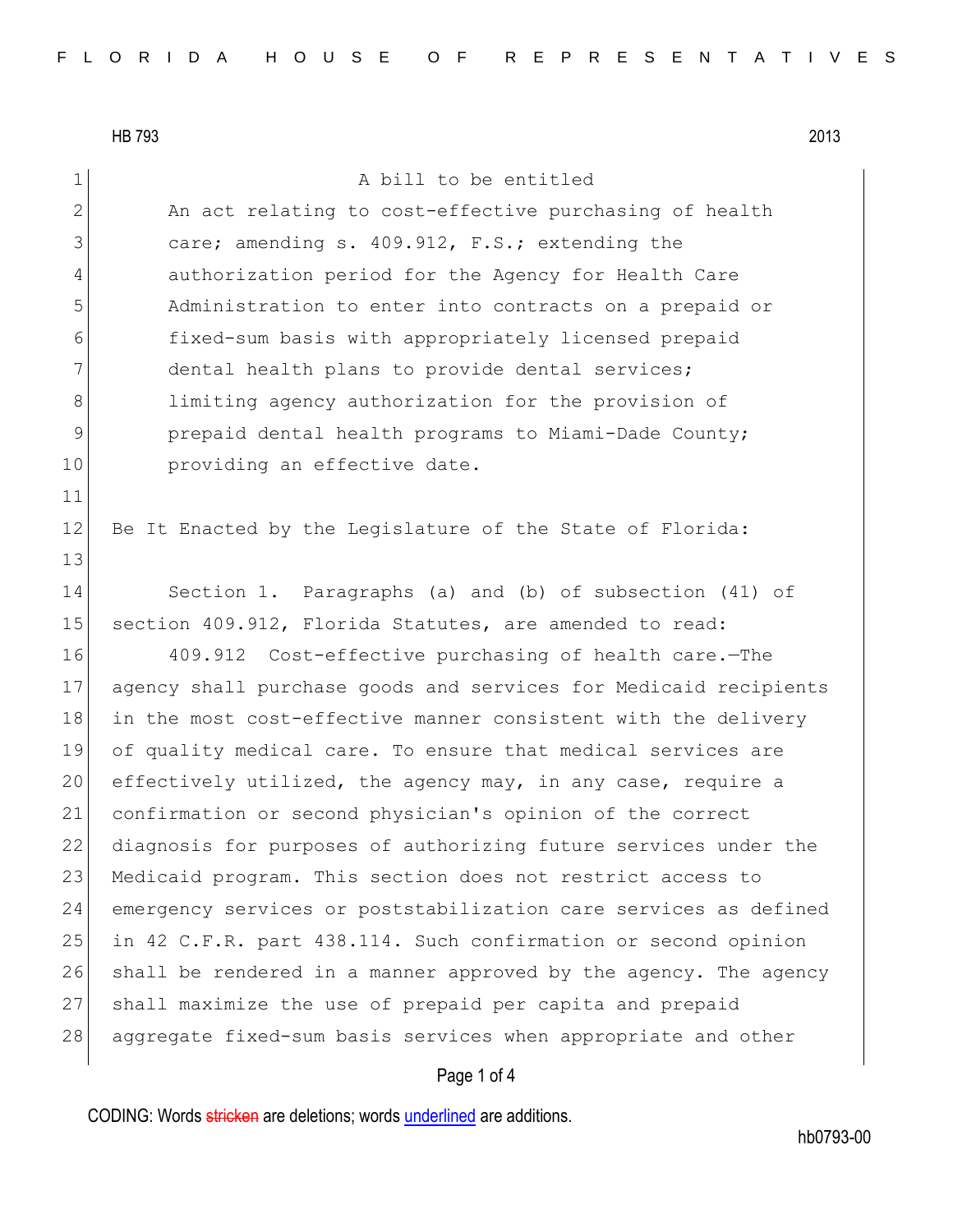HB 793 2013

29 alternative service delivery and reimbursement methodologies, including competitive bidding pursuant to s. 287.057, designed to facilitate the cost-effective purchase of a case-managed continuum of care. The agency shall also require providers to minimize the exposure of recipients to the need for acute inpatient, custodial, and other institutional care and the inappropriate or unnecessary use of high-cost services. The agency shall contract with a vendor to monitor and evaluate the clinical practice patterns of providers in order to identify trends that are outside the normal practice patterns of a provider's professional peers or the national guidelines of a provider's professional association. The vendor must be able to provide information and counseling to a provider whose practice 42 patterns are outside the norms, in consultation with the agency, 43 to improve patient care and reduce inappropriate utilization. The agency may mandate prior authorization, drug therapy 45 management, or disease management participation for certain populations of Medicaid beneficiaries, certain drug classes, or 47 particular drugs to prevent fraud, abuse, overuse, and possible dangerous drug interactions. The Pharmaceutical and Therapeutics Committee shall make recommendations to the agency on drugs for which prior authorization is required. The agency shall inform the Pharmaceutical and Therapeutics Committee of its decisions 52 regarding drugs subject to prior authorization. The agency is authorized to limit the entities it contracts with or enrolls as Medicaid providers by developing a provider network through provider credentialing. The agency may competitively bid single-56 source-provider contracts if procurement of goods or services

## Page 2 of 4

CODING: Words stricken are deletions; words underlined are additions.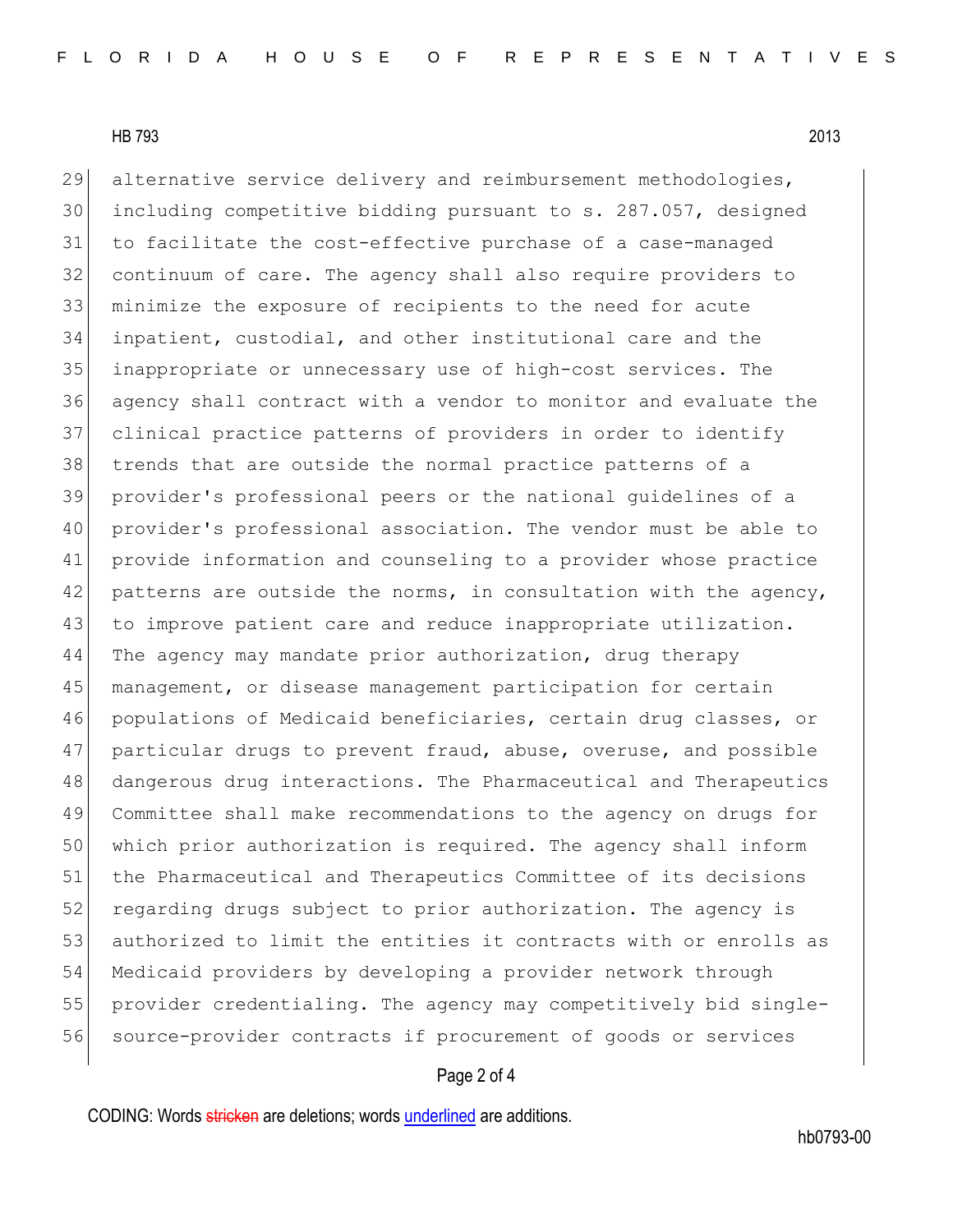HB 793 2013

57 results in demonstrated cost savings to the state without 58 limiting access to care. The agency may limit its network based 59 on the assessment of beneficiary access to care, provider 60 availability, provider quality standards, time and distance 61 standards for access to care, the cultural competence of the 62 provider network, demographic characteristics of Medicaid 63 beneficiaries, practice and provider-to-beneficiary standards, 64 appointment wait times, beneficiary use of services, provider 65 turnover, provider profiling, provider licensure history, 66 previous program integrity investigations and findings, peer 67 review, provider Medicaid policy and billing compliance records, 68 clinical and medical record audits, and other factors. Providers 69 are not entitled to enrollment in the Medicaid provider network. 70 The agency shall determine instances in which allowing Medicaid 71 beneficiaries to purchase durable medical equipment and other 72 goods is less expensive to the Medicaid program than long-term 73 rental of the equipment or goods. The agency may establish rules 74 to facilitate purchases in lieu of long-term rentals in order to 75 protect against fraud and abuse in the Medicaid program as 76 defined in s. 409.913. The agency may seek federal waivers 77 necessary to administer these policies.

78 (41) (a) The agency shall contract on a prepaid or fixed-79 sum basis with appropriately licensed prepaid dental health 80 plans to provide dental services. This paragraph expires October 81 1, 2017 2014.

82 (b) Notwithstanding paragraph (a) and for the 2012-2013 83 fiscal year only, the agency is authorized to provide a Medicaid 84 prepaid dental health program in Miami-Dade County. For all

## Page 3 of 4

CODING: Words stricken are deletions; words underlined are additions.

hb0793-00